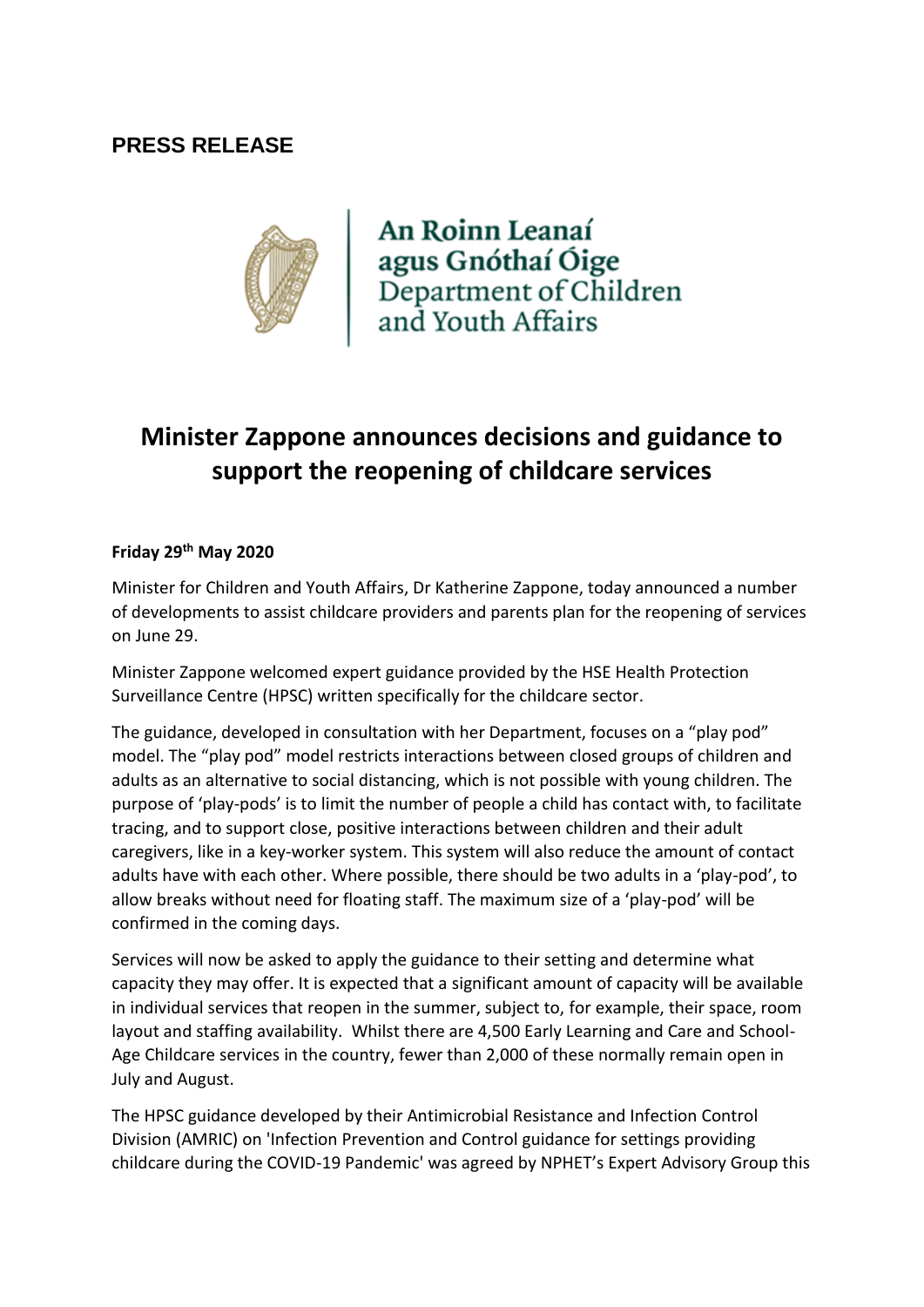week and will be published on the HPSC website today. As services reopen, the Department of Children and Youth Affairs will keep the operation of the guidance under close review and take appropriate updated action as required.

The Minister also announced which children would be eligible to resume full or part-time childcare services from 29 June. Whilst initially the Government Roadmap had indicated that services would resume only for the children of essential workers, this has now been widened. Subject to local capacity, services are encouraged to support:

- Children of health and social care workers, other frontline workers, childcare practitioners and parents who need access to childcare in order to return to work.
- Vulnerable children sponsored under the National Childcare Scheme(NCS) (for example, children who are homeless and Tusla referrals) and children funded through legacy childcare schemes who are experiencing poverty, disadvantage or child welfare issues.
- Children with disabilities who previously attended part or full-time early learning and care, including those preparing to start school in September.
- Children previously registered in childcare services on March 12, whose parents continue to need childcare for employment or training purposes and who were assured that they would retain their place through conditions attached to the Department's Temporary Wage Subsidy Childcare Scheme (TWSCS). If capacity issues emerge, priority should be given to the children of essential or frontline workers.

Childminders will also be able to resume looking after children in the childminder's home from June 29, while complying with HPSC advice.

The Department of Children and Youth Affairs has been engaging intensively with a number of organisations representing the childcare sector, through an Advisory Group. It is preparing a range of additional guidance and resources to assist the sector to prepare for reopening. These will start to issue in the coming days and continue over the 4 remaining weeks before opening.

Speaking after today's Government meeting, Minister Zappone said:

"My Department is delighted to have this detailed health guidance from the HPSC to help services plan for reopening. I am also very appreciative to the many representatives of the sector on the Advisory Group who have assisted with the planning to date and who will continue to assist with further resources over the coming 4 weeks."

The Department has conducted research to ascertain the level of demand among parents to assess the level of demand from parents for childcare services. IPSOS MRBI carried out a survey of 563 households with children under the age of 15 years. This was conducted from 22 – 24th May 2020.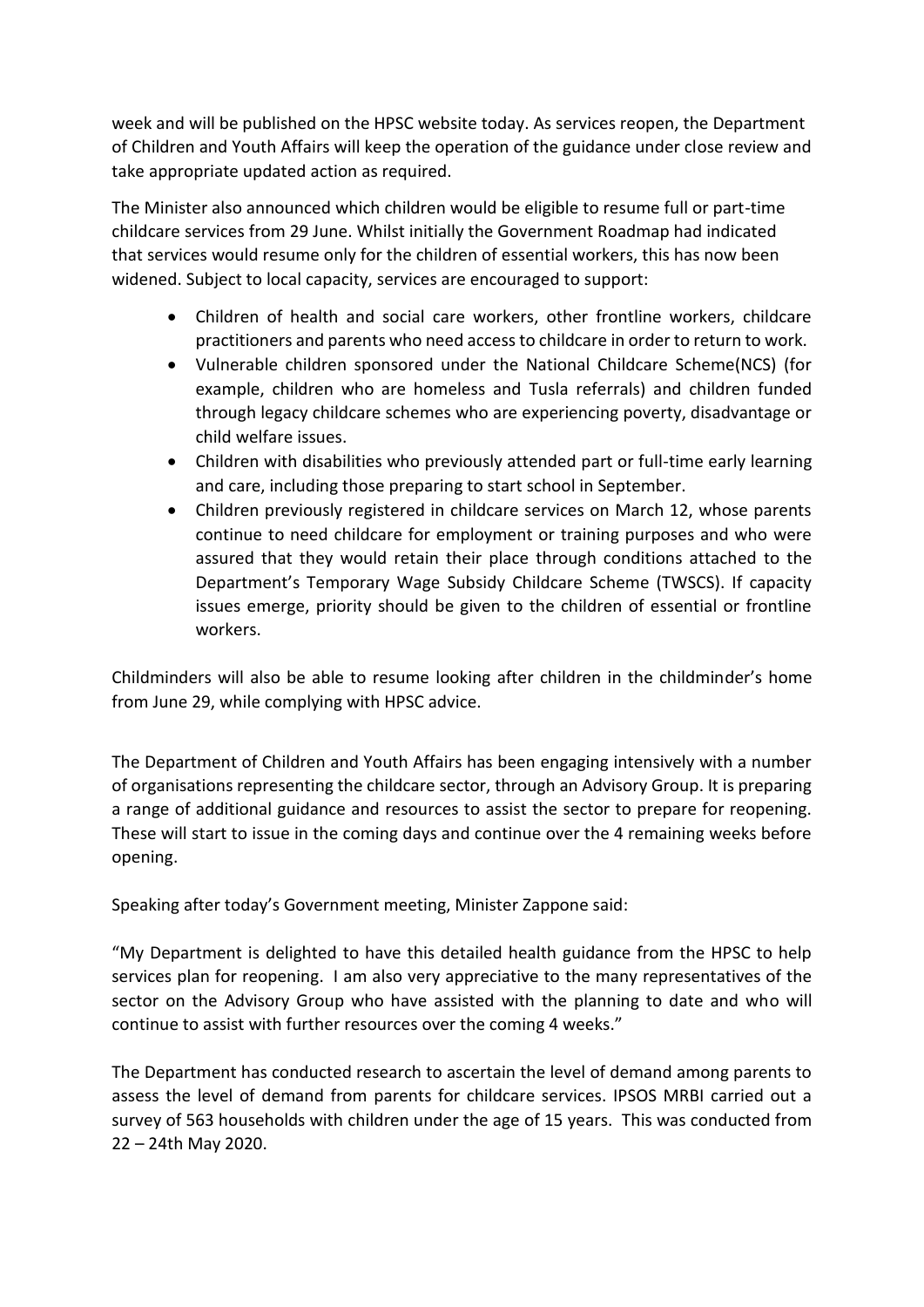Preliminary data has revealed a number of important findings in relation to parents' childcare arrangements during the COVID-19 restrictions, and their plans once restrictions are eased in line with the Government's Roadmap. Key findings include that:

- Prior to restrictions, over half of respondents (56%) cared for their children in their home, with 27% availing of centre-based Early Learning and Care or School-Aged Childcare. A further 18% had the support of grandparents, while 15% used childminders for their childcare needs.
- Unsurprisingly, since restrictions have been in place, the majority of parents (97%) have reported caring for their children at home.
- While 27% of parents were availing of centre-based care prior to restrictions, looking ahead to when restrictions are initially lifted, 13% of parents intend to return their children to centre-based care.

Acknowledging the findings, Minister Zappone noted:

"The voice of parents is key to how we move towards the phased re-opening of childcare services. They will make choices in the best interests of their children and their families. Understanding their intentions and concerns will allow my Department to plan with greater precision, addressing concerns parents may have."

With the support of Pobal and Better Start, the Department is also currently conducting research among Childcare Providers across the country.

Whilst demand for services may be lower than it was in March, some working parents who were using childcare services before the closures on March 12 will be reassured to know that they may now have the option to return to the service.

The Minister is strongly encouraging service providers and parents to make contact with each other so that the level of demand and supply for places from June 29<sup>th</sup> onwards can be known.

Minister Zappone said: "For the sake of children, families and our economy, I hope that those childcare services that normally operate over the summer will be able to resume their service on June 29<sup>th</sup>. This is essential so that parents can get back to work. This is a national effort. The Trojan efforts of our frontline workers have assisted us this far. I know that all of those who can play a part in getting our economy on a recovery path will do so. It is also very important that vulnerable children will be able to access early learning and care services, as soon as they are permitted to reopen. Children and families are at the heart of our plan. Re-opening childcare will be as child centred as possible and as much risk as possible will be mitigated. The safety and wellbeing of children and enabling them resume social interaction and play with their friends is what we are focused on."